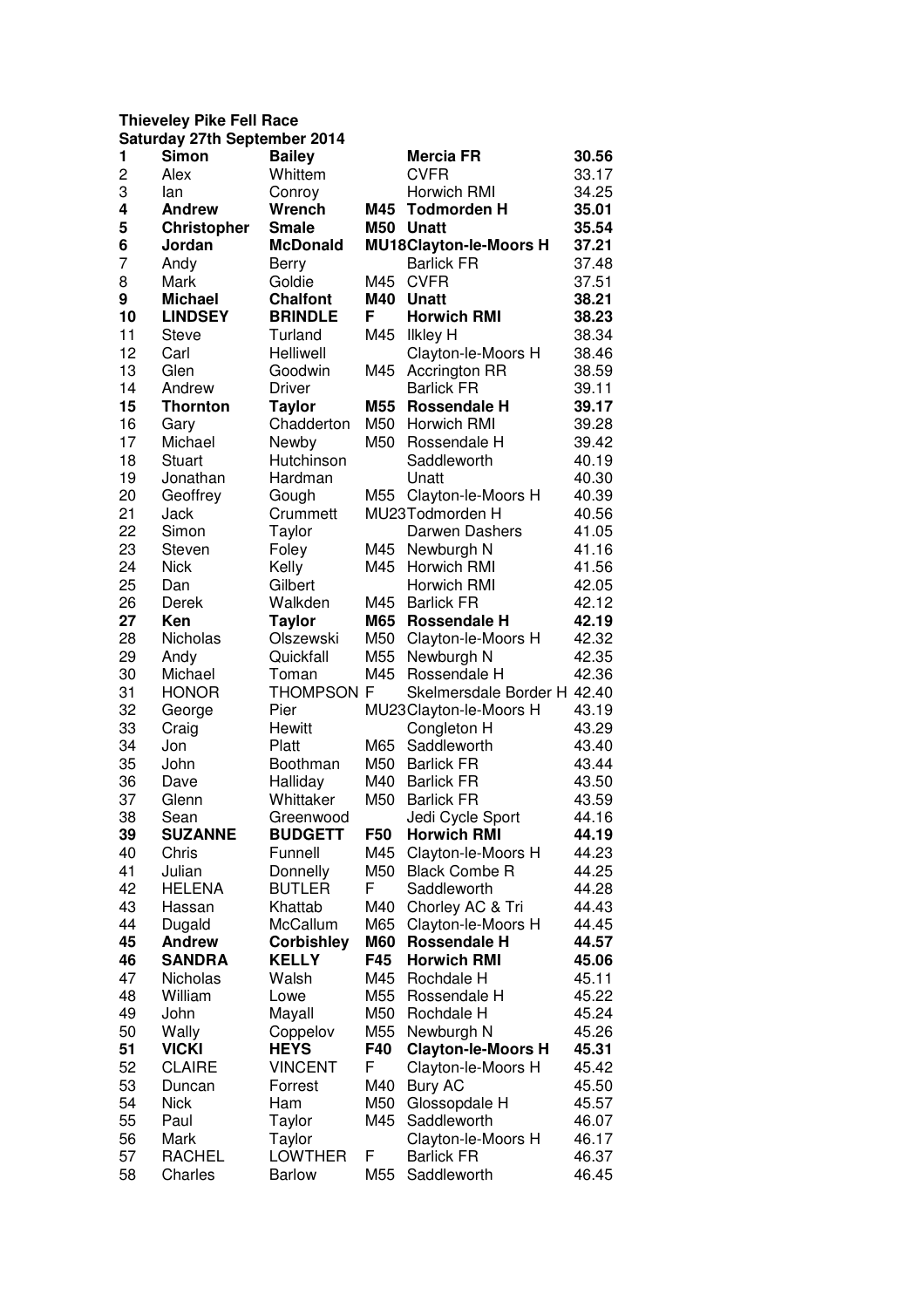| 59         | <b>SARAH</b>     | <b>HAINES</b>               | F <sub>55</sub> | <b>Ilkley H</b>            | 46.58 |
|------------|------------------|-----------------------------|-----------------|----------------------------|-------|
| 60         | Paul             | Taylor                      | M45             | Middleton H                | 47.00 |
| 61         | <b>ANGELA</b>    | <b>SHIAN</b>                | F               | Clayton-le-Moors H         | 47.06 |
| 62         | Neil             | <b>Brock</b>                | M50             | <b>Royton RR</b>           | 47.07 |
| 63         | Kevin            | McGilvray                   | M60             | Rochdale H                 | 47.08 |
| 64         | John             | McDonald                    | M50             | <b>Trawden AC</b>          | 47.10 |
| 65         | Stephen          | <b>Breckell</b>             | M60             | Clayton-le-Moors H         | 47.16 |
| 66         | FIONNUALLA       | <b>SWANN</b>                | F40             | <b>Trawden AC</b>          | 47.25 |
| 67         | Stephen          | <b>Bury</b>                 | M55             | Clayton-le-Moors H         | 47.30 |
| 68         | Andrew           | Hollas                      | M45             | <b>Accrington RR</b>       | 47.31 |
| 69         | Jeff             | Hignett                     | M65             | Rossendale H               | 47.53 |
| 70         | Peter            | Dugdale                     | M55             | Clayton-le-Moors H         | 47.58 |
| 71         | Martin           | Hodgson                     | M50             | Saddleworth                | 48.05 |
| 72         | Peter            | Carter                      | M45             | Preston H                  | 48.06 |
| 73         | <b>TANYA</b>     | <b>HAYNES</b>               | F40             | Saddleworth                | 48.07 |
| 74         | <b>NATALIE</b>   | <b>HARRISON</b>             | F               | Clayton-le-Moors H         | 48.07 |
| 75         | JANE             | <b>LEONARD</b>              | F <sub>55</sub> | Todmorden H                | 48.10 |
| 76         | Paul             | Collinge                    | M55             | Middleton H                | 48.29 |
| 77         | John             | Lee                         | M55             | Saddleworth                | 48.35 |
| 78         | Glenn            | Cockcroft                   | M45             | Unatt                      | 48.44 |
| 79         | Robin            | Nicholson                   | M45             | Clayton-le-Moors H         | 48.44 |
| 80         | <b>LINDA</b>     | <b>LORD</b>                 | F65             | <b>Clayton-le-Moors H</b>  | 48.48 |
| 81         | Gareth           | Evans                       |                 | Saddleworth                | 48.50 |
| 82         | <b>ROWEN</b>     |                             |                 | RATCLIFFE FU23 Saddleworth | 48.52 |
| 83         | Richard          | <b>Briscoe</b>              |                 | Clayton-le-Moors H         | 49.02 |
| 84         | Martin           | <b>Brady</b>                | M50             | Clayton-le-Moors H         | 49.04 |
| 85         | <b>SARAH</b>     | <b>HELLIWELL</b>            | F               | Clayton-le-Moors H         | 49.09 |
| 86         | Paul             | Patrick                     | M50             | <b>Stainland Lions</b>     | 49.17 |
| 87         | <b>LYNN</b>      | <b>WHITTAKER F50</b>        |                 | Wharfedale H               | 49.29 |
| 88         | <b>JEAN</b>      | RAWLINSONF60                |                 | <b>Barlick FR</b>          | 49.55 |
| 89         | Darren           | <b>Binns</b>                | M50             | <b>Fell Ponies</b>         | 50.00 |
| 90         | Andrew           | Dugdale                     | M50             | Clayton-le-Moors H         | 50.09 |
| 91         | CHLOE            | <b>HAINES</b>               | F               | <b>Ilkley H</b>            | 50.17 |
| 92         | lan              | Watson                      | M45             | Saddleworth                | 50.46 |
| 93         | LIZ              | <b>TROMANS</b>              | F50             | Saddleworth                | 51.05 |
| 94         | Paul             | Swyers                      | M45             | Radcliffe AC               | 51.07 |
| 95         | David            | Greenwood                   | M50             | Rossendale H               | 51.12 |
| 96         | JULIA            | <b>HARTLEY</b>              | F40             | <b>Accrington RR</b>       | 51.16 |
| 97         | Andy             | <b>Brookfield</b>           | M60             | Newburgh N                 | 51.19 |
| 98         | Andrew           | <b>Biddle</b>               | M60             | West Pennine R             | 51.31 |
| 99         | JILL             | <b>BUTERWORTH</b>           |                 | F40<br>Rochdale H          | 51.34 |
| 100        | <b>JANET</b>     | <b>HAWORTH</b>              | F <sub>50</sub> | Rossendale H               | 52.16 |
| 101        | <b>Steve</b>     | Hunn                        | M50             | <b>Skipton AC</b>          | 52.30 |
| 102        | Gordon           | Stone                       | M55             | Horwich RMI                | 53.05 |
| 103        | <b>ANN-MARIE</b> | McGILVRAY F45               |                 | Rochdale H                 | 53.23 |
| 104        | Paul             | Sessford                    | M45             | Keighley & Craven          | 53.30 |
| 105        | Matthew          | Cochrane                    | M60             | Newburgh N                 | 53.50 |
| 106        | <b>SARAH</b>     | <b>WHITTAKER F</b>          |                 |                            |       |
| 107        | Patrick          |                             |                 | Clayton-le-Moors H         | 53.58 |
|            |                  | Conroy                      |                 | Raheny Shamrocks           | 54.00 |
| 108        | Anil             | <b>Bose</b><br><b>SNOOK</b> | M50<br>F50      | Newburgh N                 | 54.02 |
| 109        | <b>NICKY</b>     |                             |                 | Saddleworth                | 54.04 |
| 110        | <b>MANDY</b>     | <b>HEGINBOTHAM F</b>        |                 | Unatt                      | 54.25 |
| 111        | <b>CHRISTA</b>   | <b>WHATMOUGH F</b>          | M60             | Horwich RMI<br>Saddleworth | 54.48 |
| 112        | David            | Hickling                    |                 |                            | 54.52 |
| 113        | Martin           | O'Rourke                    | M50             | Clayton-le-Moors H         | 55.17 |
| 114        | Wayne            | McIntosh                    |                 | Trawden AC                 | 55.32 |
| 115<br>116 | John             | Cox                         | M65             | Middleton H                | 56.04 |
|            | <b>KARIN</b>     | GOSS                        | F65             | Clayton-le-Moors H         | 56.13 |
| 117        | JILL             | <b>BOUSTEAD</b>             | F <sub>55</sub> | Saddleworth                | 56.32 |
| 118        | David            | <b>Burnett</b>              | M45             | Unatt                      | 56.54 |